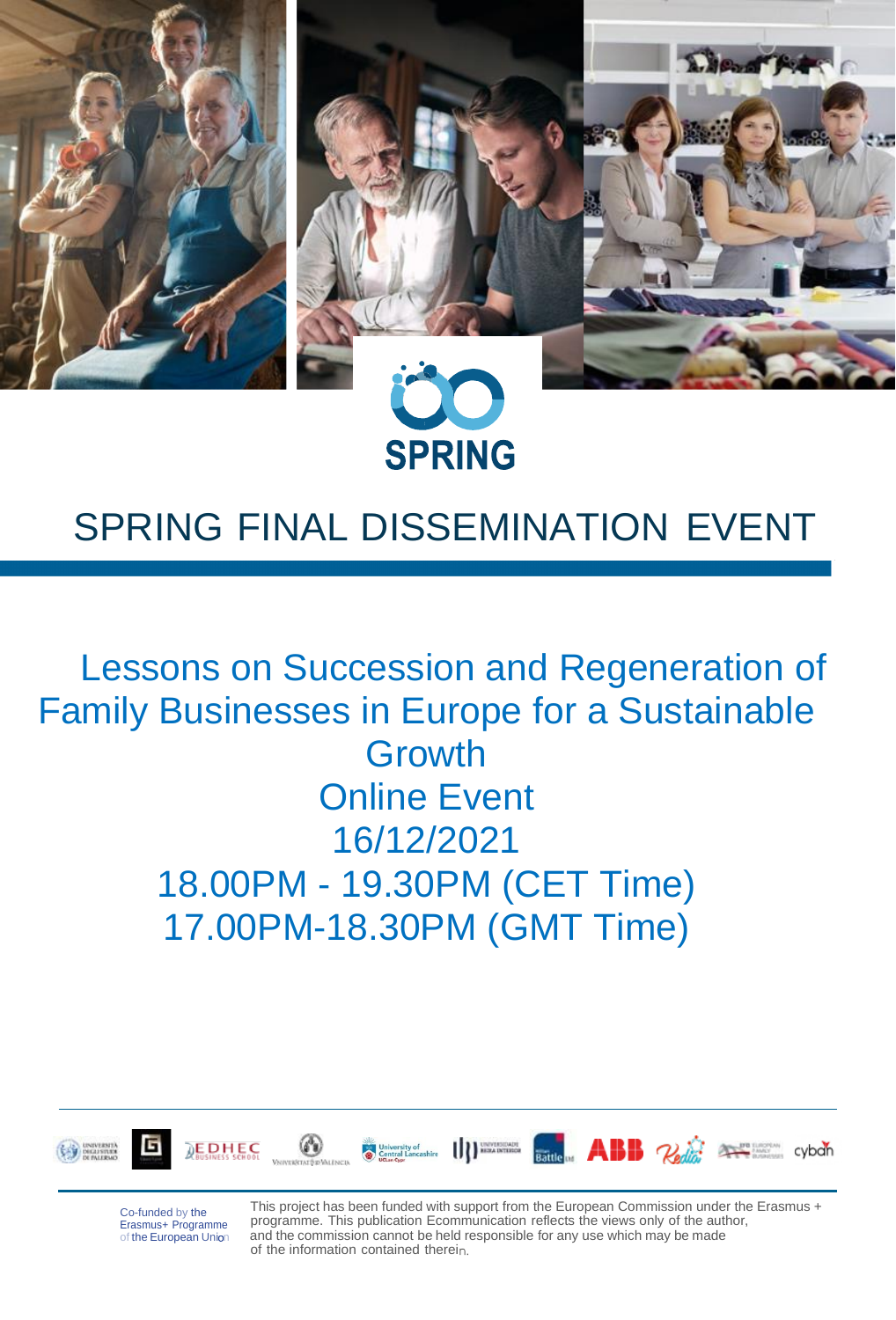# AGENDA

| 18.00PM - 18:10PM       | Introduction of the SPRING Project. Its aims, benefits and<br>outcomes                                                                                                                                                                                                                 |
|-------------------------|----------------------------------------------------------------------------------------------------------------------------------------------------------------------------------------------------------------------------------------------------------------------------------------|
|                         |                                                                                                                                                                                                                                                                                        |
| 18:10PM - 18:30PM       | Introduction to the SPRING Project (Peter Jenner, WBL, UK)<br>What if I do not have a Family Business Succession Plan?<br>Overview and insights of the Handbook created to assist and<br>guide stakeholders in the process and transition of<br><b>Succession in Family Businesses</b> |
| 18:30PM - 18:40PM       | Q & A                                                                                                                                                                                                                                                                                  |
|                         |                                                                                                                                                                                                                                                                                        |
| 18:40PM - 19:00PM       | Challenges and Observations from Case studies backed up by 25 years<br>of experience of Consultancy of Peter Jenner and results obtained from<br>the research carried out in 9 countries through the SPRING Project and<br>outcomes of the research.                                   |
|                         |                                                                                                                                                                                                                                                                                        |
| $19.00$ PM $- 19.20$ PM | Major outputs of the SPRING EU Project                                                                                                                                                                                                                                                 |
|                         |                                                                                                                                                                                                                                                                                        |
| $19.20PM - 19.30PM$     | Q & A and Conclusion                                                                                                                                                                                                                                                                   |

EVENT DESCRIPTION:

-

The world is facing the greatest transfer of inter-generational responsibility and wealth in family business, yet at the same time the challenges since World War Two have never been greater.

As the owner and leader of a family-owned businesses, your priority in these challenging times will be the survival of the business and the securing of the legacy.

As a potential or actual successor to a family business, you need to be aware of these challenges and understand the need to take the opportunity now to prepare the family and the business for succession.

The SPRING project has collected the experience of numerous family businesses worldwide on this topic, and distilled these into a Succession Handbook that delivers:

- A *proven route map* that delivers growth and provides structure to engage the family and management in securing the future of both the business and the family through legacy and succession.
- *Practical solutions* for selecting and developing the next generation of leaders and owners and supporting them to deliver results and to reach their potential.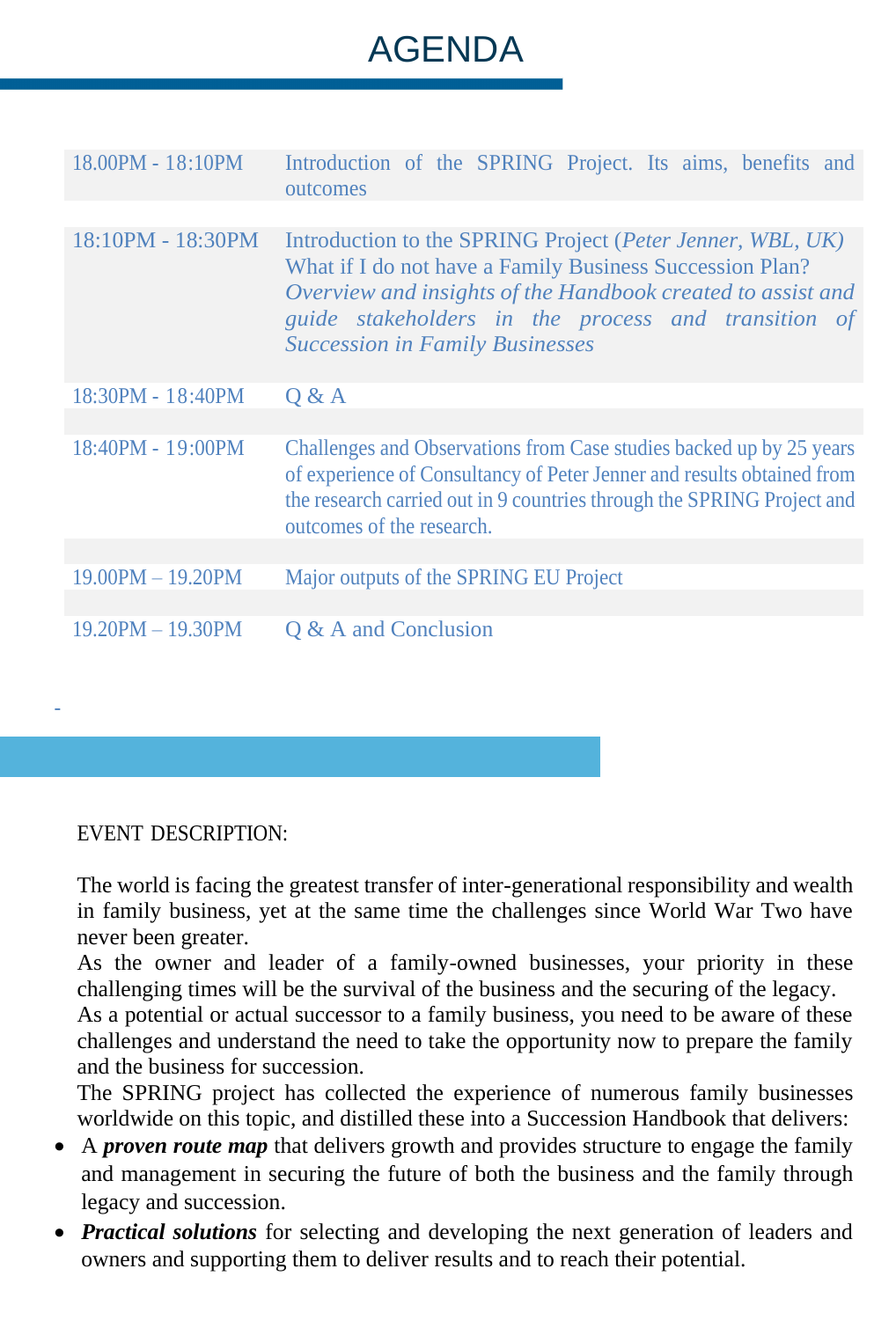- Building on twenty-five years of practical experience in delivering succession and securing the legacy of family businesses, to support you and your team through the process.
- Free access to the comprehensive *SPRING Handbook* for Securing the Legacy through Succession within Family Business, linked to the *SPRING mobile app* for evaluating your current situation (*self-assessment test).*
- Shared Network experience, an event for family business owners and leaders to follow the SPRING Handbook process, provide mutual support and share experiences to ensure that your family business will survive and thrive, through the generations.

#### **Introduction to the SPRING Project (***Peter Jenner, WBL, UK)* **What if I do not have a Family Business Succession Plan?**

- Risk of closing or damaging the business.
- Family members may not be clear about their future roles, and inexperienced people may assume roles beyond their capabilities.
- Family rivalry and conflict.
- Key members of staff could leave because of uncertainty about their future.
- Customers could lose confidence and go to competitors.

But encouragingly, the converse is also true.

#### **What if I do have a Family Business Succession Plan using the SPRING Handbook?**

- The business will be prepared for the next generation of leaders.
- Personal and family wealth will be maintained and enhanced.
- Shareholders' interests will be protected, the right people will be selected as future leaders and managers.
- Building trust and openness, so that the family will be united in the succession planning process.
- Competent and inspirational leaders will be identified and developed.
- Business and family governance structures will be established or strengthened, so that everyone is clear about their role, and the business leaders are "better together" and can all reach their potential.
- The local and regional economy will be strengthened.

## **Succession is like the result of a pebble being dropped in a pond! If each ripple is taken as a level, then the core challenges for each section are:**

Power Point - Pebble in a pond

- The layers of a successful legacy and transition programme for succession
- The five domains of succession and why they are important individually and collectively

### **The SPRING Matrix and self-assessments** *(Peter Jenner, WBL, UK)*

Power Point – Matrix

• The Matrix for Succession and how it works